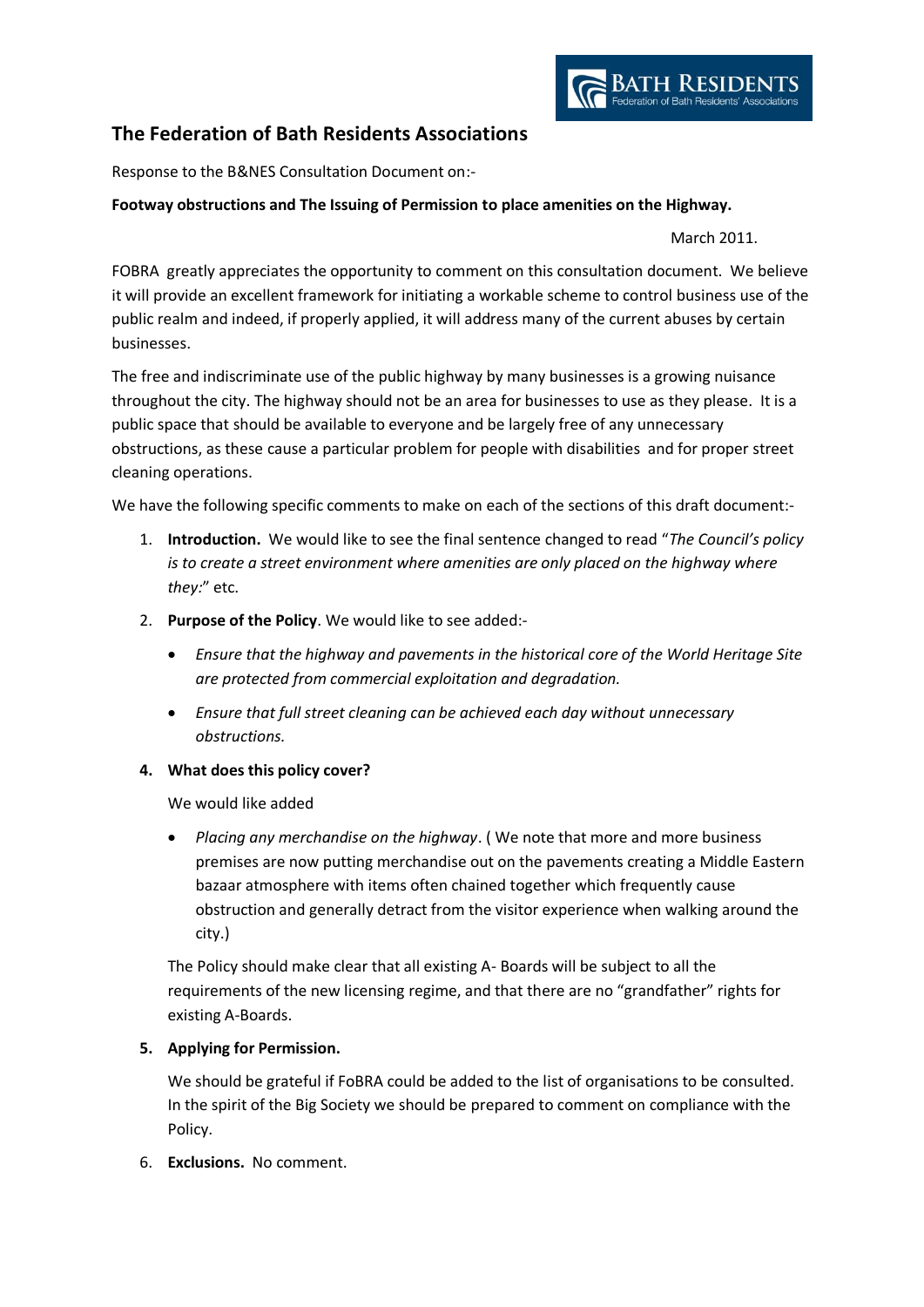**Fees**. We feel that the fees levied should reflect the fact that businesses are using the highway for advertising and selling their business products or services. In that regard the fees should be set at a rate that goes some way to reflecting the financial benefit to the businesses. On A-Boards we believe that a fee of £3 per day for the right to advertise their premises is both reasonable and justifiable and indeed the same rate should apply for each table ( up to 4 people ) and for each sq metre of pavement used to sell merchandise.

- 7. **Refunds.** No comment.
- *8.* **Enforcement**. In the first sentence we suggest "*may take direct action*" be changed to *"will take direct action*". In the second paragraph we suggest the wording be changed from "*Under normal circumstances ….*." to *"In the first instance every effort will be made to gain compliance through negotiation".*

In the paragraph beginning: *"Where this does not result in compliance the following action will be taken, such as:*" we would like to see the removal of *"\* take no further action*" as we cannot see why this would ever be reasonable if the regulations have been broken for a second time.

We believe the penultimate paragraph would better read *"Up to three warnings will be given for minor infringements before prosecution or fixed penalty notices are considered. In cases where there is more serious or repeated obstruction, then action may be taken at an earlier stage."*..."

#### **Unauthorised Objects**.

Why is it proposed that commercial premises have 2 hours to remove an object? When notified the object should be removed immediately. For instance if the street cleaner needs an object removed to properly clean the street/pavement then the item(s) should be removed immediately to allow the public realm to be properly cleaned.

The Council having to keep the item for 3 months also seems an excessively tolerant policy. We believe the item should be kept for just 1 week which gives plenty of time for the offending premises to collect the item .

**Authorised Objects**. Again we believe the object should be relocated immediately and if after 10 minutes it has not been relocated it should be removed and placed in storage for 1 week awaiting collection, not 3 months.

**Other Contraventions**. The consultation document refers to *"dangerous structures, etc"* and then allows such contravention to remain for up to 1 week. This is not sufficiently firm and if dangerous structures are the problem this could expose the public to danger. We suggest the wording be altered to the following:-

- *The Authority will issue the permit holder with a warning requiring the holder to immediately correct the contravention.*
- *Failure to immediately correct a contravention will result in the item being removed from the highway and taken into storage.*
- *A person may collect an item from storage on payment of the Council's reasonable removal, storage and release fees.*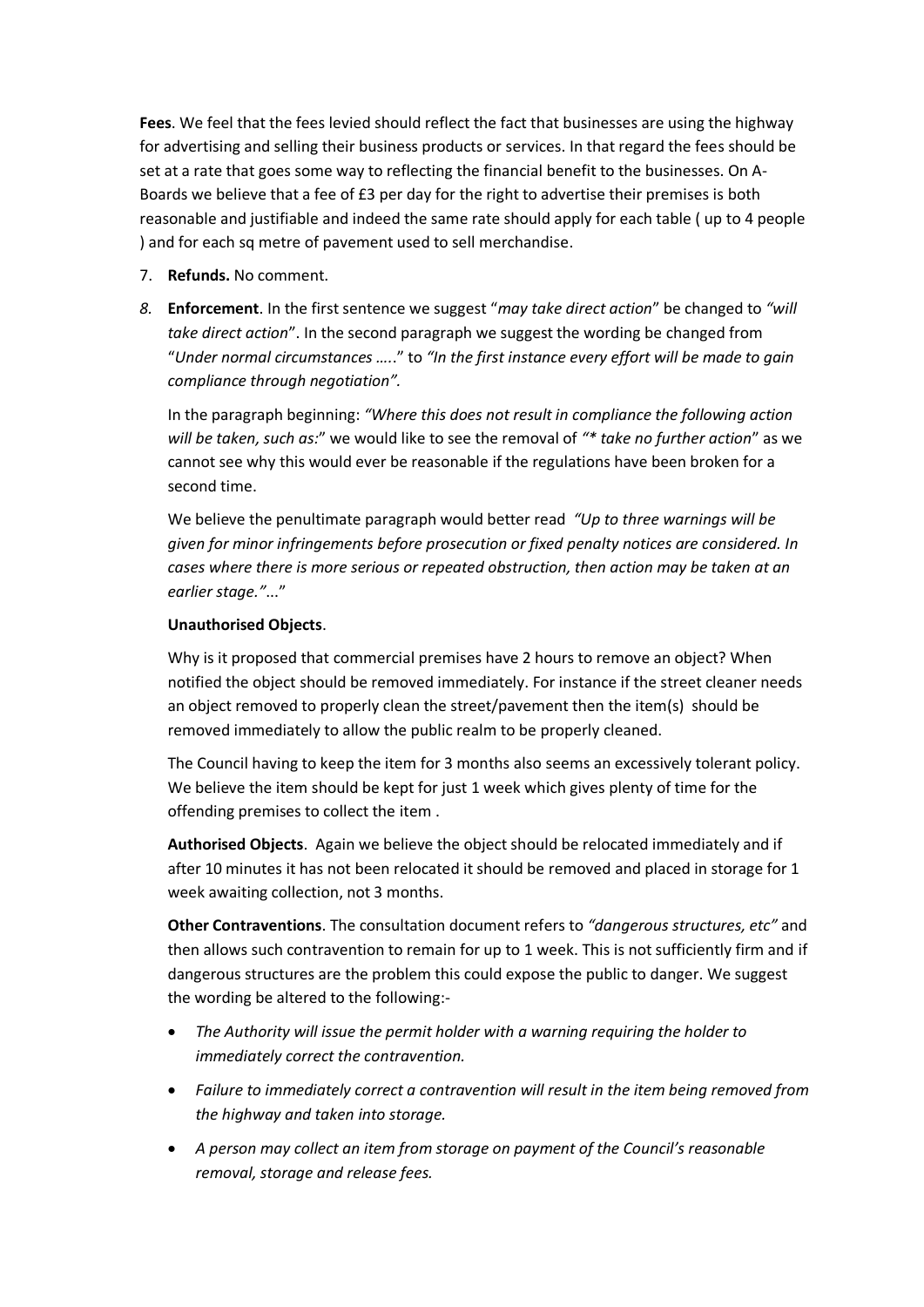- *The Council reserves the right to dispose of any uncollected objects after 1 week has expired and charge the offending premises any costs of such disposal including administration and storage costs.*
- 10. **Arbitration.** No comment.
- 11. **Modifications, Alterations or Amendments**. No comment.

#### **CONDITIONS**

**Display of Permit**. We suggest that each permit be clearly displayed and that each permit has a unique barcode that can be scanned quickly by the enforcement officer to verify the item is approved, the address of the premises is correct and also that the officer should be quickly able to download any history concerning this permit including verbal warning information etc so the officer can act accordingly.

**Design.** We believe the licensing of A-Boards in particular gives the Council a unique opportunity to insist that licensees only buy A-Boards that meet the Public Realm and Movement Strategy's design and that the Council ensures that there are at least 2 or 3 suppliers who will supply the approved Bath A-Board to ensure competitive pricing and a degree of uniformity.

**Location**. We suggest that the words *"In addition*" be added to the beginning of the second bullet point so that not only should there be a minimum footway width of 1.8m but in pedestrian areas this has to be a minimum of 3.5 metres to allow for emergency vehicle access at all times. In the third group of bullet points we should also like it to be stated that A-boards must be positioned adjacent to the frontage of the trading establishment (as you have required for display of goods).

**Removal**. In the second sentence we suggest the wording at the end is *"…or at any other time that may be specified by the Council."*

In the  $3^{rd}$  paragraph we suggest that the storage time again be just 1 week. If the premises want their item(s) back then 1 week is a reasonable time frame whilst we consider 3 months to be excessive.

**Insurance**. No comment.

## **A Boards and Goods display**

In the paragraph beginning *"In addition*" we suggest that the bullet points be amended to exclude the word *"normally*".

**Tables & Chairs**. No comment.

**Bicycles & Motorcycles**. We suggest that this paragraph deals solely with bicycles. We strongly believe that Motorcycles should NEVER be parked on the pavements or attached to railings but should be parked on the street in approved parking areas as required for motorcars.

**Display of Goods**. In bullet point 2 we suggest the wording be